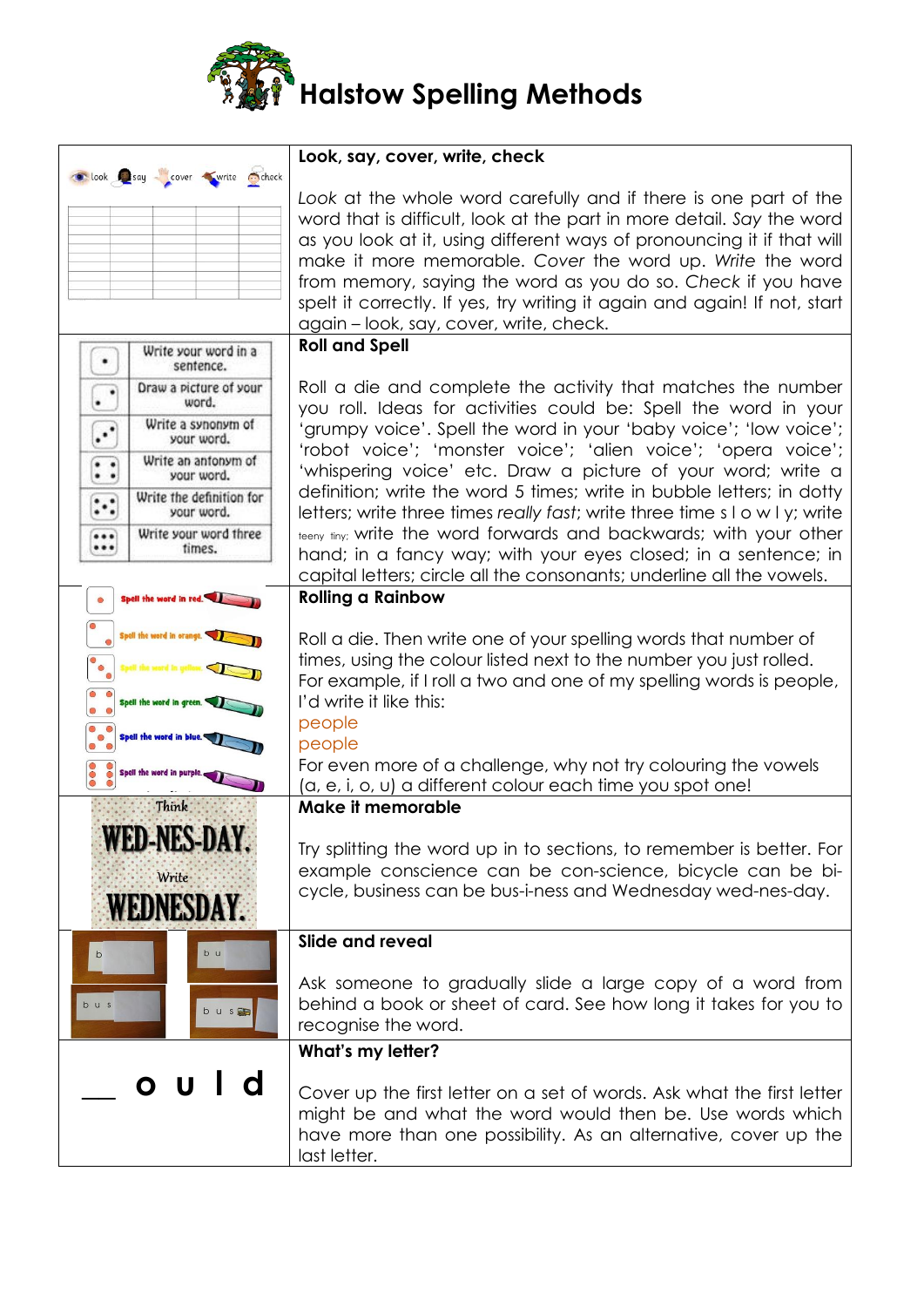

| π<br>P ncil<br>Y_cht                             | What word am I?                                                                                                                                                                                                                                                                                  |
|--------------------------------------------------|--------------------------------------------------------------------------------------------------------------------------------------------------------------------------------------------------------------------------------------------------------------------------------------------------|
| $\mathcal{S}$<br>Rock_t<br>$L_m$ p               | Write parts of a word, e.g. $ab_{-}$ e. Then try to complete the word                                                                                                                                                                                                                            |
| Xylophon_<br>Not_                                | (The example is above).                                                                                                                                                                                                                                                                          |
| $Or_nq$<br>$Wh$ <sub>-</sub>                     |                                                                                                                                                                                                                                                                                                  |
|                                                  |                                                                                                                                                                                                                                                                                                  |
| proffessor                                       | <b>Right and wrong</b>                                                                                                                                                                                                                                                                           |
| profesor<br>poffesor                             | Which word is spelt correctly? Write 3-4 versions of a word you<br>need to learn (e.g. woz, was, wos) and decide which is correct.<br>How can you recognise the correct spelling and what will help<br>you remember it?                                                                          |
| professor                                        |                                                                                                                                                                                                                                                                                                  |
| Walk<br>high<br>way                              | Spot and say                                                                                                                                                                                                                                                                                     |
| side<br>any<br>time<br>back                      | Lay a set of spellings out. Ask someone to read one of the<br>spellings. You look for the word and then when found, put your<br>finger on it. Now say the spelling.                                                                                                                              |
|                                                  | Spot and draw                                                                                                                                                                                                                                                                                    |
| chain                                            | Lay a set of spelling out and images related to the words. Now<br>match the image to the spelling. Alternatively, choose a spelling<br>and draw an image to explain the meaning of the word.                                                                                                     |
| take<br>while                                    | Sort and say                                                                                                                                                                                                                                                                                     |
| skirt<br>nose                                    | Sort words according to how many letters they have got and                                                                                                                                                                                                                                       |
| slide<br>lead                                    | then read and say them.                                                                                                                                                                                                                                                                          |
| rage<br>came                                     |                                                                                                                                                                                                                                                                                                  |
|                                                  | <b>Memory game</b>                                                                                                                                                                                                                                                                               |
| tick grew scan __                                | Ask someone to lay a small number of words on a table. Have a<br>look for a while before turning around and closing your eyes. The<br>person removes a card and asks if you can tell them which card<br>they removed. (This can also be played using a whiteboard and<br>rubbing the word away). |
| decision                                         | <b>Spelling Scribble</b>                                                                                                                                                                                                                                                                         |
| decision<br>decision<br>lecision<br><b>PEISI</b> | Create a scribble shape and fill it with words.<br>Try different colours.<br>Try different directions.<br>How many words can you fit in the space?                                                                                                                                               |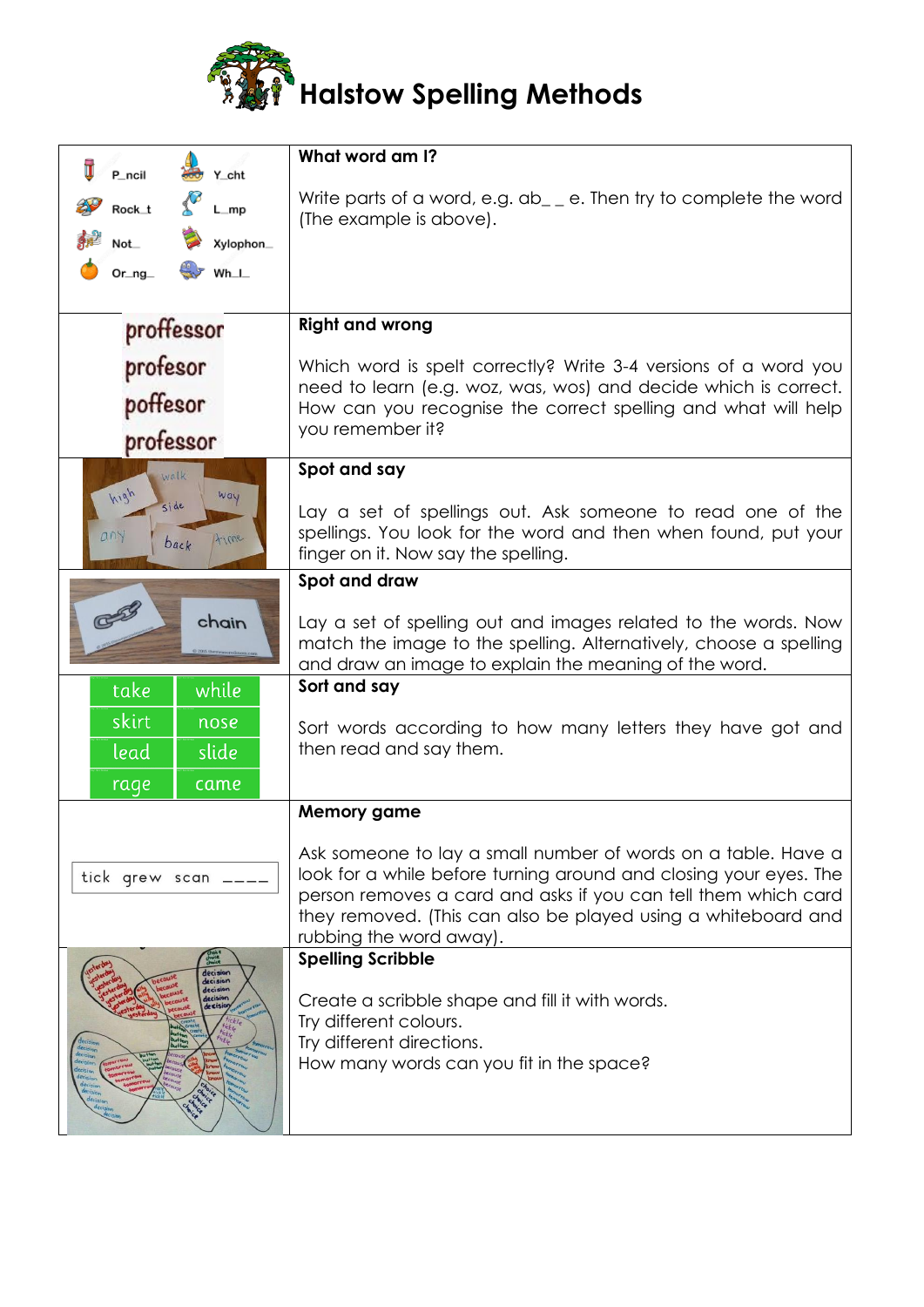

|                                                                                         | <b>Speed write</b>                                                                                                                                                                                                                                                                             |
|-----------------------------------------------------------------------------------------|------------------------------------------------------------------------------------------------------------------------------------------------------------------------------------------------------------------------------------------------------------------------------------------------|
|                                                                                         | The aim is to write one of your spelling words as many times as<br>possible in 1 minute. Begin by carefully copying the spelling once<br>at the top of your page. Then off you go! How many times did<br>you write in 1 minute? If you can't read the word, it doesn't<br>count!               |
|                                                                                         | <b>Mnemonic</b>                                                                                                                                                                                                                                                                                |
| friend<br>A really good friend stays<br>right until the end.<br><b>Never</b><br>believe | Explore strategies which can help you remember words, e.g.<br>mnemonics. For example:<br>because - big elephants can always understand small elephants<br>necessary - one collar and two sleeves) ys understand small<br>elephants<br>what – what has a hat in it.                             |
| a lie.                                                                                  |                                                                                                                                                                                                                                                                                                |
|                                                                                         | <b>Rainbow Write</b>                                                                                                                                                                                                                                                                           |
| same<br>Came                                                                            | First, write the words in pencil. Then trace over them in different<br>colours. Use colours to pick out patterns in the way the words are<br>spelt.                                                                                                                                            |
|                                                                                         | <b>Connect the dots</b>                                                                                                                                                                                                                                                                        |
|                                                                                         | Write your spelling words using dots. Connect the dots you've<br>drawn by tracing over them with a coloured pencil.                                                                                                                                                                            |
|                                                                                         | <b>Spiral lettering</b>                                                                                                                                                                                                                                                                        |
|                                                                                         | Write your spellings in a spiral shape, or try writing them in a snake<br>shape. You could use one colour, or a mix of colours.                                                                                                                                                                |
|                                                                                         | <b>Sand spelling</b>                                                                                                                                                                                                                                                                           |
|                                                                                         | Look at your spelling. Carefully copy it as you write it in sand. Rub<br>it out and try again, this time without looking.                                                                                                                                                                      |
|                                                                                         | Spot the spelling                                                                                                                                                                                                                                                                              |
|                                                                                         | When you read, how many of your focus spellings can you spot?                                                                                                                                                                                                                                  |
|                                                                                         | Draw an image                                                                                                                                                                                                                                                                                  |
| Mönärchy                                                                                | To help make the word more memorable, thing of a pictures that<br>links to the meaning of the word, one that might make the<br>spelling more recognisable. This isn't a main method for learning<br>all spellings, but can be good for tricky words that are proving<br>difficult to remember. |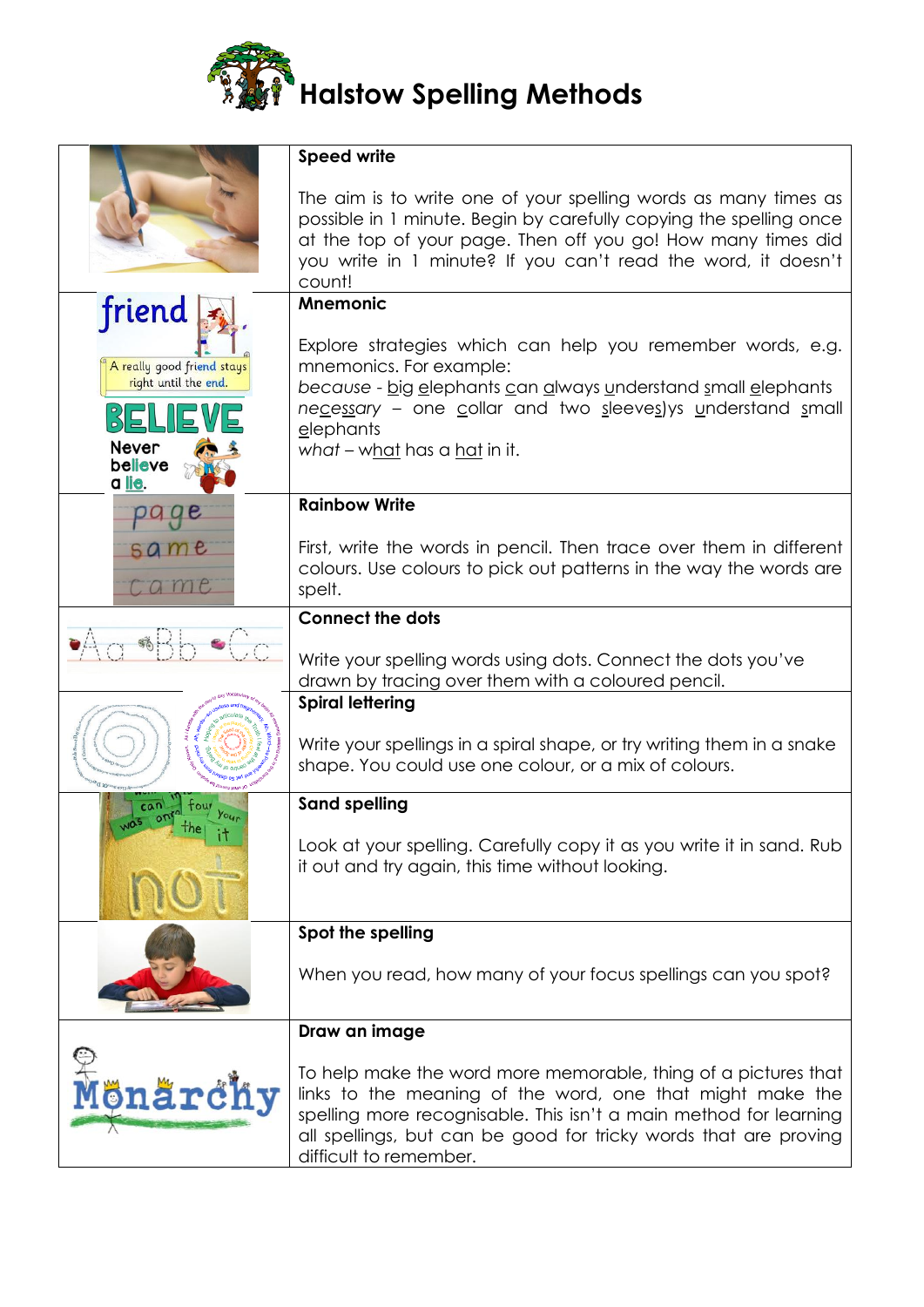

| p                                                                                                      | <b>Pyramid words</b>                                                                                                                                                                                                                 |
|--------------------------------------------------------------------------------------------------------|--------------------------------------------------------------------------------------------------------------------------------------------------------------------------------------------------------------------------------------|
| pу<br>pyr<br>pyra<br>pyram<br>pyrami<br>pyramid                                                        | Create a pyramid of a word, building the pyramid shape from<br>the first letter, then one letter at a time until the whole world is<br>completed.                                                                                    |
| C                                                                                                      | <b>Waterfall words</b>                                                                                                                                                                                                               |
| ca<br>cat<br>catc<br>catch                                                                             | Create a cascading waterfall of the word, adding one letter at a<br>time until the whole word is written.                                                                                                                            |
|                                                                                                        | Spot the vowels                                                                                                                                                                                                                      |
| grass<br>sun<br>jump<br>dad                                                                            | Write each of your spelling words. Then trace over the vowels (a,<br>e, i, o, u) in your words with a in a different colour to the rest of<br>the word.                                                                              |
|                                                                                                        | <b>Choo Choo words</b>                                                                                                                                                                                                               |
| accidentaccidentallyactualactuallyaddress<br>answerappear                                              | Write a long list of your spelling words end-to-end as one long<br>word. Write each new word in a different colour.                                                                                                                  |
|                                                                                                        | <b>Words without vowels</b>                                                                                                                                                                                                          |
|                                                                                                        | Ask someone to write a word without the vowels and tell you the<br>word. Choose the correct grapheme to put in the space. (The<br>example is field).                                                                                 |
|                                                                                                        | What's the vowel?                                                                                                                                                                                                                    |
| _ t h _ r<br>_ n s w .                                                                                 | Write all of your words replacing vowels with a line. Go back and<br>see if you can fill in the vowels. (Examples are other and answer).                                                                                             |
|                                                                                                        | <b>Word shape</b>                                                                                                                                                                                                                    |
| 七                                                                                                      | Draw around the words making a clear distinction in size where<br>they are ascenders and descenders. Look carefully at the shape<br>of the word and the letters in each box. Now try to write making<br>sure you get the same shape. |
| strength<br>spread<br>splash<br>spray<br>streas<br>thread<br>strong<br>agueak<br>three<br>*hrow        | <b>Word search</b>                                                                                                                                                                                                                   |
| scribble<br>arole<br><b>keits</b><br>streamer<br>PEIY<br>$E$ $6$ K D S<br>ALETSTREAMER<br>DENHWLSTRONG | Create a word search containing focus spelling words.<br>Alternative – create a crossword.                                                                                                                                           |
|                                                                                                        | Unjumble the jumbled                                                                                                                                                                                                                 |
|                                                                                                        | Ask a friend to say the letters you need, but jumbled up, e.g.<br>dlcuo, then they say the spelling you need to create, e.g. 'could'.<br>You then unjumble the letters and put them in the correct order.                            |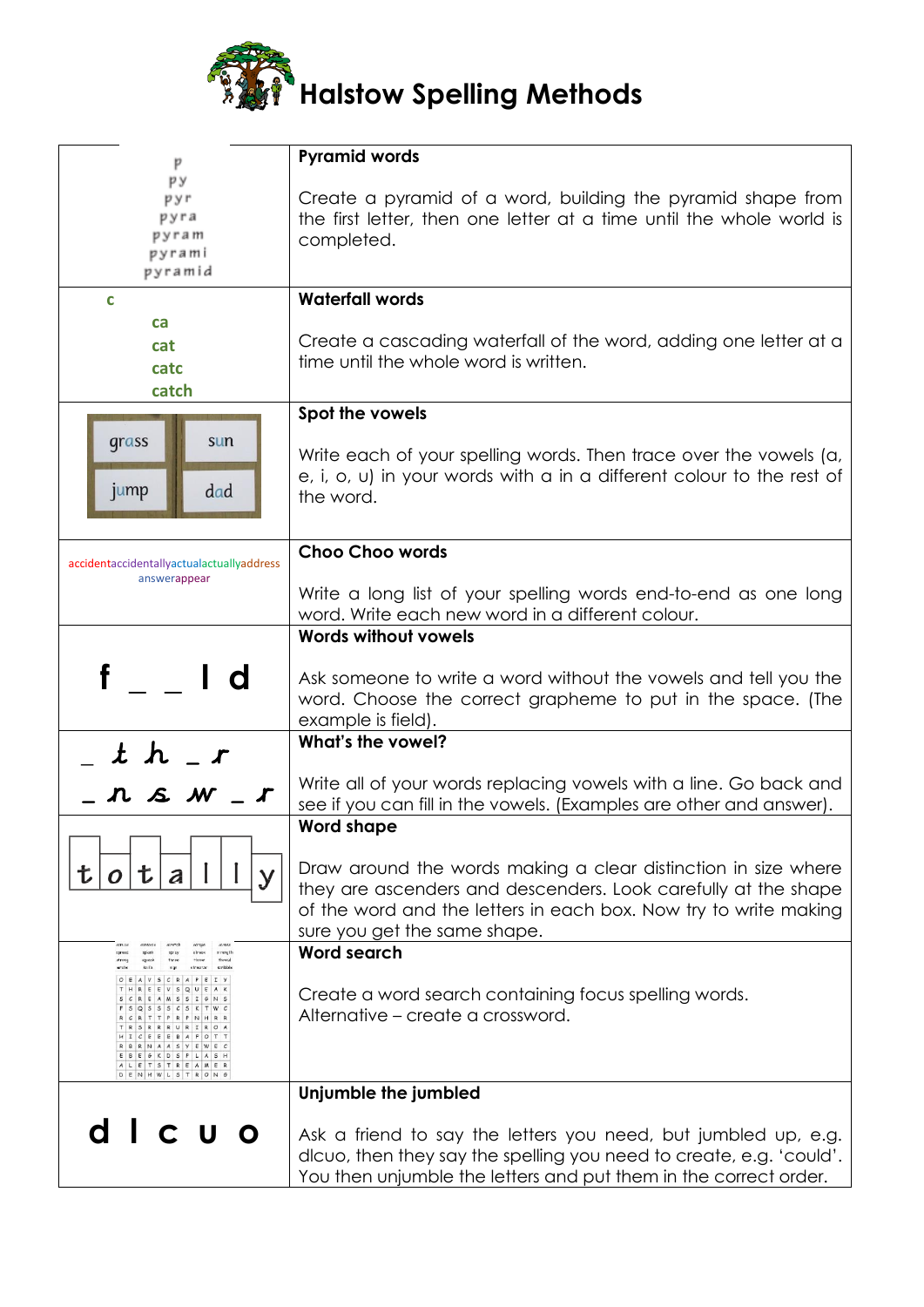

|                                 | <b>Rhyming spellings</b>                                                                                                                                                                                                                                                                                                                                                                                                                                                                                                                                                     |
|---------------------------------|------------------------------------------------------------------------------------------------------------------------------------------------------------------------------------------------------------------------------------------------------------------------------------------------------------------------------------------------------------------------------------------------------------------------------------------------------------------------------------------------------------------------------------------------------------------------------|
| ship<br>$\sim$<br>white<br>kite | Which of your spellings rhyme? If you know how to spell 'could',<br>can you write 'would' and 'should'? Other examples include<br>'other', 'brother' and 'another', quiver, river, shiver and light,<br>fright, fight, might, sight. Can you think of more?                                                                                                                                                                                                                                                                                                                  |
| goat<br>moat                    | <b>Rhyming words</b>                                                                                                                                                                                                                                                                                                                                                                                                                                                                                                                                                         |
| dish<br>wish                    |                                                                                                                                                                                                                                                                                                                                                                                                                                                                                                                                                                              |
| sing<br>ring                    | Write each of your spelling words with a rhyming word next to<br>them, e.g. cut shut                                                                                                                                                                                                                                                                                                                                                                                                                                                                                         |
| pain<br>main                    |                                                                                                                                                                                                                                                                                                                                                                                                                                                                                                                                                                              |
| greet<br>meet                   |                                                                                                                                                                                                                                                                                                                                                                                                                                                                                                                                                                              |
|                                 | Trace and copy                                                                                                                                                                                                                                                                                                                                                                                                                                                                                                                                                               |
| titrst<br>mana ay ara<br>yundin | Write the word ensuring that it is spelt correctly and it is large<br>enough to trace over. Trace over the word and say it as the same<br>time. Move next to the word you have just written and write it out<br>as you say it. Turn the page over and write the word as you say it<br>and then check that you've spelt it correctly. If this is easy, do the<br>same process for two different words at the same time. Once you<br>have written all the word this way and feel confident, miss out the<br>tracing and copying or the tracing alone and just write the words. |
|                                 | <b>Hangman letters</b>                                                                                                                                                                                                                                                                                                                                                                                                                                                                                                                                                       |
| HANGMAN<br>STYLE                | Play Shannon's game (a version of hangman) where the letters<br>have to be guessed in the right order, developing a sense of<br>which letter/letter combination is most likely next. Draw a set of<br>dashes to represent the letters in the word. Take it in turns to<br>suggest the next letter. As the word emerges, letter-by-letter, the<br>number of choices narrows. (To help the first letter can be given).                                                                                                                                                         |
|                                 | See the spelling                                                                                                                                                                                                                                                                                                                                                                                                                                                                                                                                                             |
| Wensday<br>Wed-Nes-17Gy         | Write a word. Look at the word and chant the letters, trying to<br>remember what the word LOOKS like and how it is spelt. Take a<br>'photo' in your head of the word by looking then closing your<br>eyes – can you see the word in your mind? Practise a few times<br>before eventually covering the word completely. Then write the<br>word down and check if you've written carefully. Does it look<br>right? Does it read back correctly? If not, which part appears<br>wrong?                                                                                           |
|                                 | <b>Words within words</b>                                                                                                                                                                                                                                                                                                                                                                                                                                                                                                                                                    |
| catch<br>hat<br>c.a.            | Write each spelling word and then look for words within your<br>spelling words. Write at least two words made from the spelling.<br>How many hidden words can you make?                                                                                                                                                                                                                                                                                                                                                                                                      |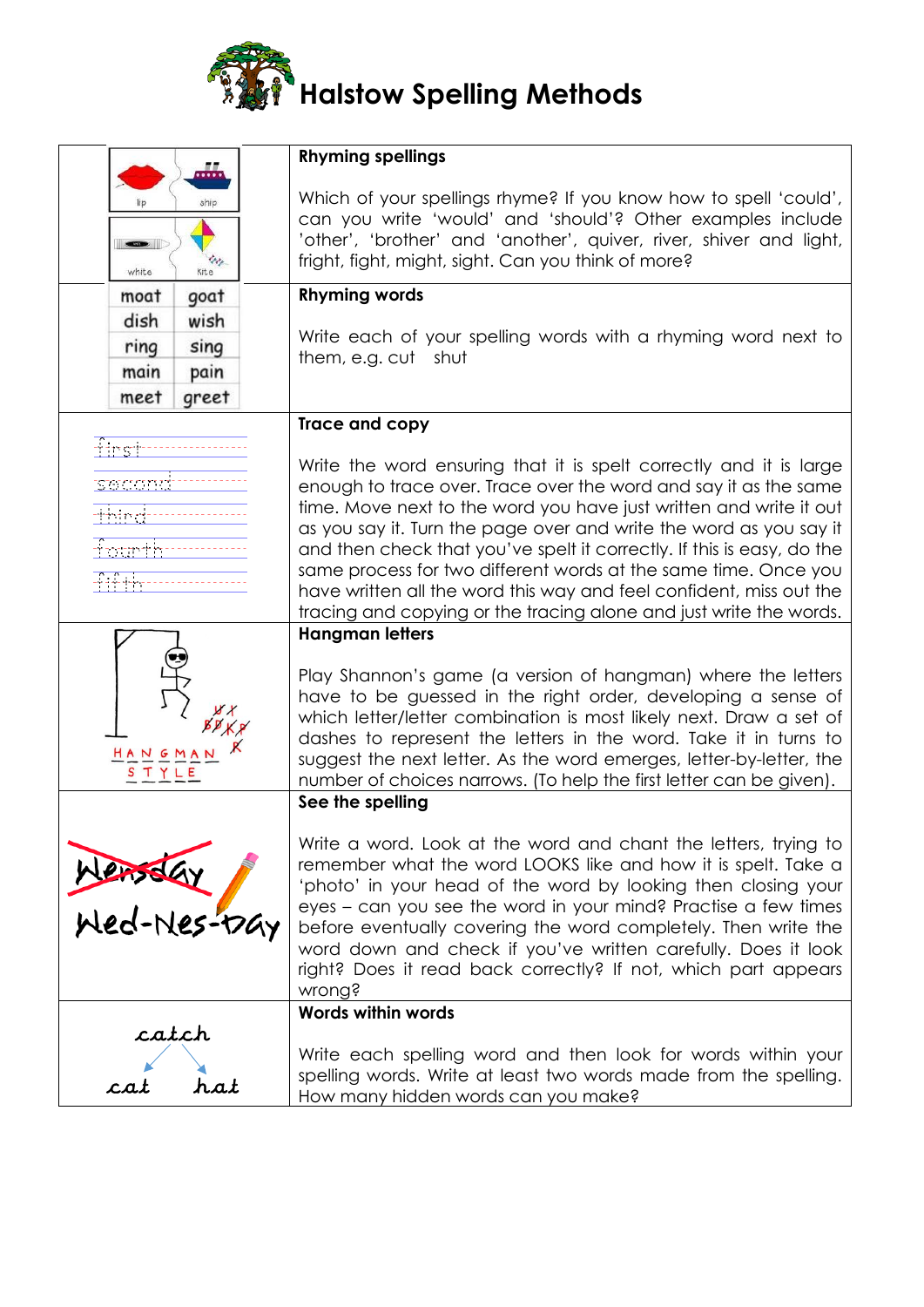

|                                | <b>Spot the syllables</b>                                                                                                     |
|--------------------------------|-------------------------------------------------------------------------------------------------------------------------------|
| hel i cop ter                  | Say the word aloud, then break it up into syllables.                                                                          |
|                                | Clap the syllables as you say them.                                                                                           |
| $0a$ king                      | <b>Pattern post its</b>                                                                                                       |
| make<br>smile                  |                                                                                                                               |
| driv ing                       | Using post-it notes, write down the spellings. Assemble the notes                                                             |
| taking<br>writing              | on the wall, grouping any similar patterns/sounds together.<br>Alternatively, create root words and then look at prefixes and |
| hiding<br>moule<br>riding      | suffixes that could be added to change the word.                                                                              |
| heir small, crowded ship. They | <b>Highlight what's tricky</b>                                                                                                |
| heir small, crowded ship. They |                                                                                                                               |
| eached land farther north tha  | Use a highlighter to highlight any letters of the main word that you<br>have difficulty remembering.                          |
|                                | <b>Finger spelling</b>                                                                                                        |
|                                | Spell out the word, writing it in the air with your hand. As you do                                                           |
|                                | this, say the letters out loud. Alternatively, try counting the number                                                        |
|                                | of letters in the word. Then hold up that number of fingers as you                                                            |
|                                | spell out the word. This will help you check you have included the<br>right number of letters in your spelling.               |
|                                | <b>Guess the spelling</b>                                                                                                     |
|                                |                                                                                                                               |
|                                | Take it in turns to write the spelling of the word on your partner's                                                          |
|                                | back using your finger. Make sure you write slowly and clearly!<br>Your partner has to guess what word you have written.      |
|                                |                                                                                                                               |
| accident                       | <b>ABC</b> order                                                                                                              |
| bicycle                        |                                                                                                                               |
| calender                       | Write your spelling words in ABC order. If words start with the same                                                          |
|                                | letter, look at the next letter.<br>Segmentation                                                                              |
| clay<br>stray                  |                                                                                                                               |
|                                | Split the word into its phonemes, then spell the word aloud as you                                                            |
| tray<br>spray                  | write it down.                                                                                                                |
|                                |                                                                                                                               |
| $\circ$<br>EFFORT              | Let's play letters                                                                                                            |
| HOOD                           | Play letter based games (such as Scrabble, Boggle, Anagrams                                                                   |
| $D$ $I$ $A$ $L$<br>B           | and Banagrams) and together explore the words made.                                                                           |
|                                |                                                                                                                               |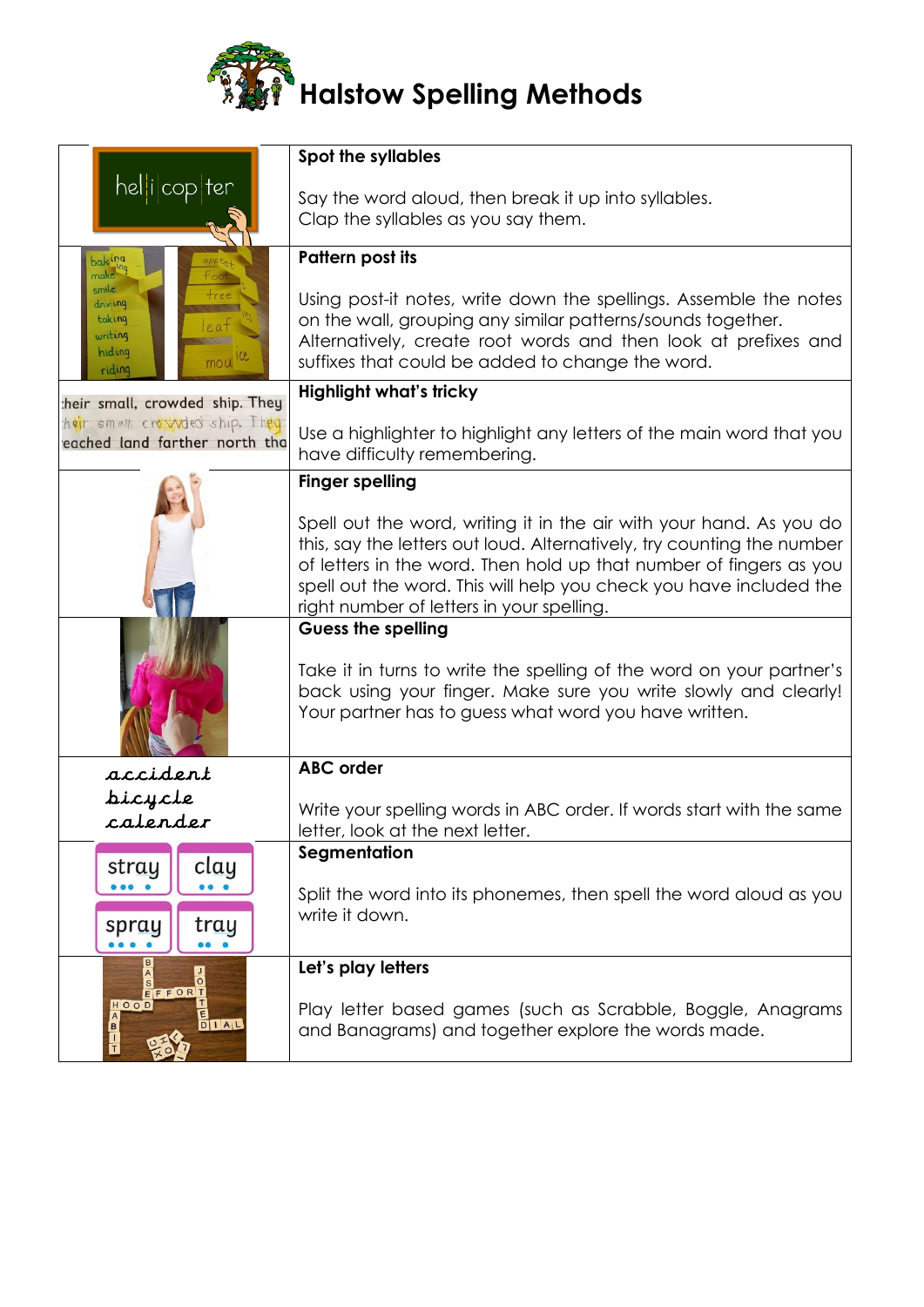

| h                                                                                                           | <b>Scrabble spellings</b>                                                                                   |
|-------------------------------------------------------------------------------------------------------------|-------------------------------------------------------------------------------------------------------------|
|                                                                                                             |                                                                                                             |
| Tortoise                                                                                                    | Make a scrabble using 5-10 of your spelling words. What other                                               |
| umbrella                                                                                                    | words can you think of that will connect your spellings together?                                           |
| s<br>s                                                                                                      |                                                                                                             |
| persuade<br>kangaroo                                                                                        | For an extra challenge can you now write a sentence using some<br>of the nonsense words you've created?     |
| ( Kingdom G                                                                                                 | <b>Spelling story</b>                                                                                       |
| Once upon a time there was a king and a queen                                                               |                                                                                                             |
| They lived in a white, big and beactiful castle.                                                            | Write a short story using ALL of your spelling words. Be sure to                                            |
| The castle was made out of white bricks and it                                                              | underline your spelling words in the paragraph.                                                             |
| was built five years ago. It took fifteen weeks                                                             |                                                                                                             |
| to build it. When the king and the queen heard that the<br><b>One scary night, on Holloween there</b>       |                                                                                                             |
| was two sisters, Megan and Laura. They were going<br>trick-or-trating. They tried one house, but no one was | <b>Scary spellings</b>                                                                                      |
| there. The tried the next one, but no one was there.<br>By then they tried all the noures, but at everyone  | Write the scariest story you can that includes your spelling words.                                         |
| op one was there. They both decided to go home,<br>put suddenly they neard faatsteps coming their           | Perhaps you find yourself in a haunted house or a deserted                                                  |
| way. They turned around but it was so dock<br>they couldn't see what it was Then something                  | school. Maybe your story takes place on Halloween.                                                          |
| pressure                                                                                                    | Odd one out                                                                                                 |
| assume                                                                                                      |                                                                                                             |
| usually                                                                                                     | Which is the odd one out and why? (Could be linked to suffix,                                               |
|                                                                                                             | prefix, number of vowels, consonants, letter pattern etc.).                                                 |
| arswer                                                                                                      | <b>Three times</b>                                                                                          |
| arswer                                                                                                      |                                                                                                             |
| arswer                                                                                                      | First, write each word in pencil. Then, write each word in crayon.<br>Finally, write each word in a marker! |
| Riddle:<br>I am cute.                                                                                       | <b>Riddles</b>                                                                                              |
| I am young.                                                                                                 |                                                                                                             |
| I wear nappies.                                                                                             | Write a riddle for each of your spelling words. Don't forget to                                             |
| Answer: baby.                                                                                               | answer them.                                                                                                |
|                                                                                                             | <b>Magazine words</b>                                                                                       |
|                                                                                                             |                                                                                                             |
| Di Stense                                                                                                   | Use an old magazine or newspaper and find your words or letters                                             |
|                                                                                                             | that make up your words. Cut and glue them down.                                                            |
| MEASUR-                                                                                                     |                                                                                                             |
| televise                                                                                                    | <b>Prefixes and Suffixes</b>                                                                                |
| telephone<br>telescope<br>tele                                                                              |                                                                                                             |
| telecast<br>telegraph                                                                                       | Look at the prefix or suffix and try to change the word. E.g. -igh,                                         |
| television                                                                                                  | -ack, un-. Example: ous-dangerous, courageous, ravenous.                                                    |
| pleasure<br>pleases                                                                                         | <b>Word webs</b>                                                                                            |
| pleasurable<br>pleased<br>pleasing                                                                          |                                                                                                             |
| please                                                                                                      | Build a word web around a word. Generate as many words as                                                   |
| displease<br>displeased<br>displeasing<br>pleasante<br><b>pleasant</b> ly                                   | possible for the same prefix, suffix or the word meaning. How                                               |
| displeases<br>un'pleasant                                                                                   | many words can you make?                                                                                    |
| unbleasantly                                                                                                |                                                                                                             |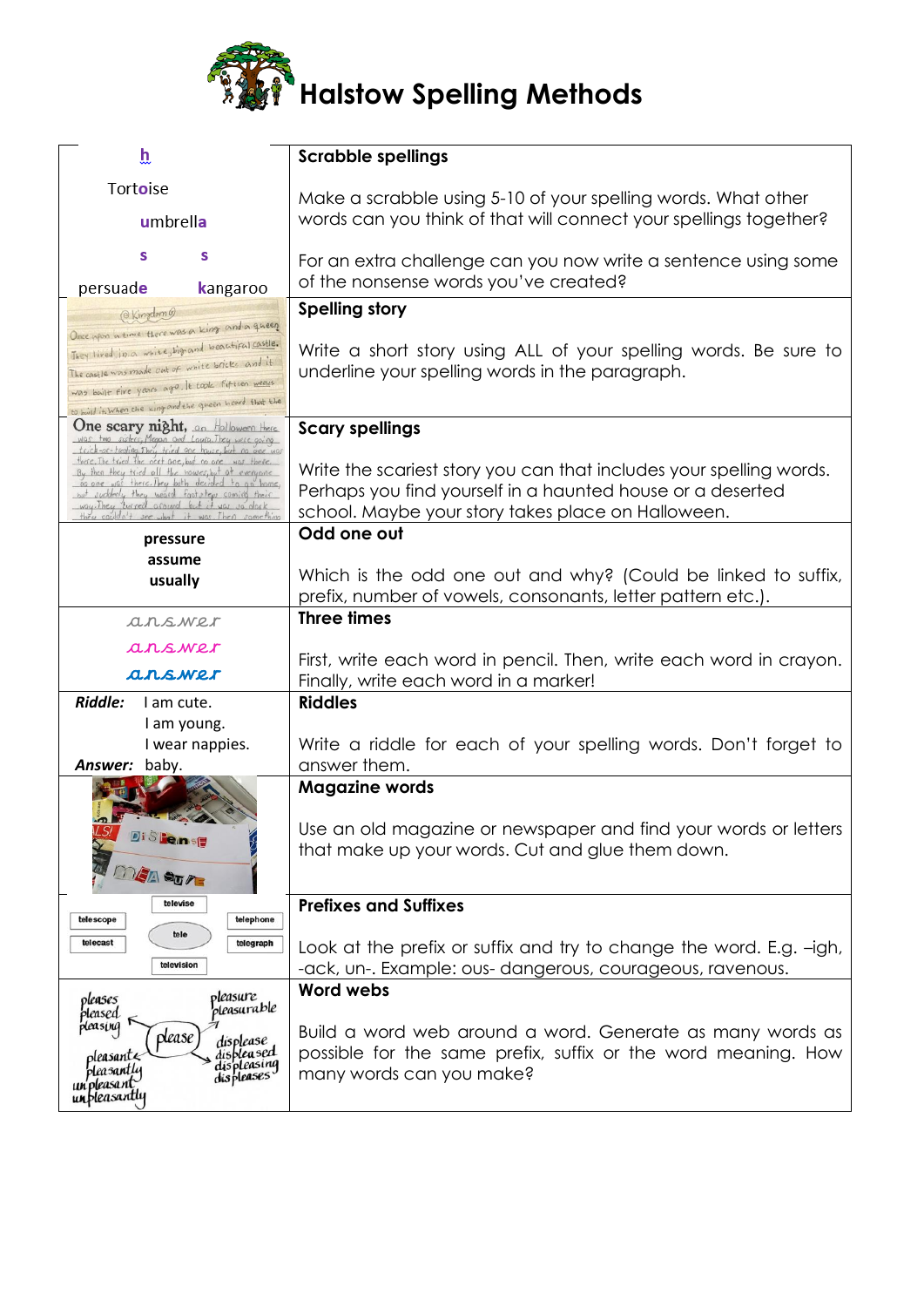

| <b>Pairs and Snap</b><br>Play spelling games such as snap and pairs, using spellings written                                                                                                                                                                                                                                                                |
|-------------------------------------------------------------------------------------------------------------------------------------------------------------------------------------------------------------------------------------------------------------------------------------------------------------------------------------------------------------|
| on card. This is a great way to spot spelling patterns, as well as<br>being fun!                                                                                                                                                                                                                                                                            |
| Homophones                                                                                                                                                                                                                                                                                                                                                  |
| Which word fits the sentence? Ask a friend to write a sentence for<br>you with a gap for the homophone spelling. Can you write the<br>missing homophone?<br>E.g. whether/weather, hole/whole, aloud/allowed.                                                                                                                                                |
| Are they alike?                                                                                                                                                                                                                                                                                                                                             |
| Sort your spellings into which words sound alike and which words<br>look alike, but may sound different. What words can you make<br>from the following? -ate, -ack, -all, -ame, -ook, -ink, -ick.                                                                                                                                                           |
| <b>Word bank</b>                                                                                                                                                                                                                                                                                                                                            |
| Create a spelling log/word bank of words you use a lot. This can<br>be added to week by week. It's particularly helpful for tricky<br>words and for new topic words.                                                                                                                                                                                        |
| <b>Word ladder</b>                                                                                                                                                                                                                                                                                                                                          |
| Choose one of your spelling words to start with. Then try to<br>change one letter to make a new word. Continue until you can't<br>go any further. Alternatively, fill in the gaps on a word ladder<br>already created.                                                                                                                                      |
| <b>Moveable letters</b>                                                                                                                                                                                                                                                                                                                                     |
| Use magnetic letters, letter shapes or letters on individual cards to<br>build words. For example, if you begin with in, you might be able<br>to make sin, then sing, sting, string etc. Or, try to spell one of your<br>spelling words for the letters you have.                                                                                           |
| Wordsearch                                                                                                                                                                                                                                                                                                                                                  |
| Create a word search of your spelling words. Remember to make<br>a key so you know which words to look for! Or, ask someone to<br>make one for you to solve. Remember your spelling words in the<br>wordsearch can be horizontal, vertical, diagonal.<br>For an extra challenge, some of the spelling words could even be<br>written sdrawkcab (backwards)! |
|                                                                                                                                                                                                                                                                                                                                                             |